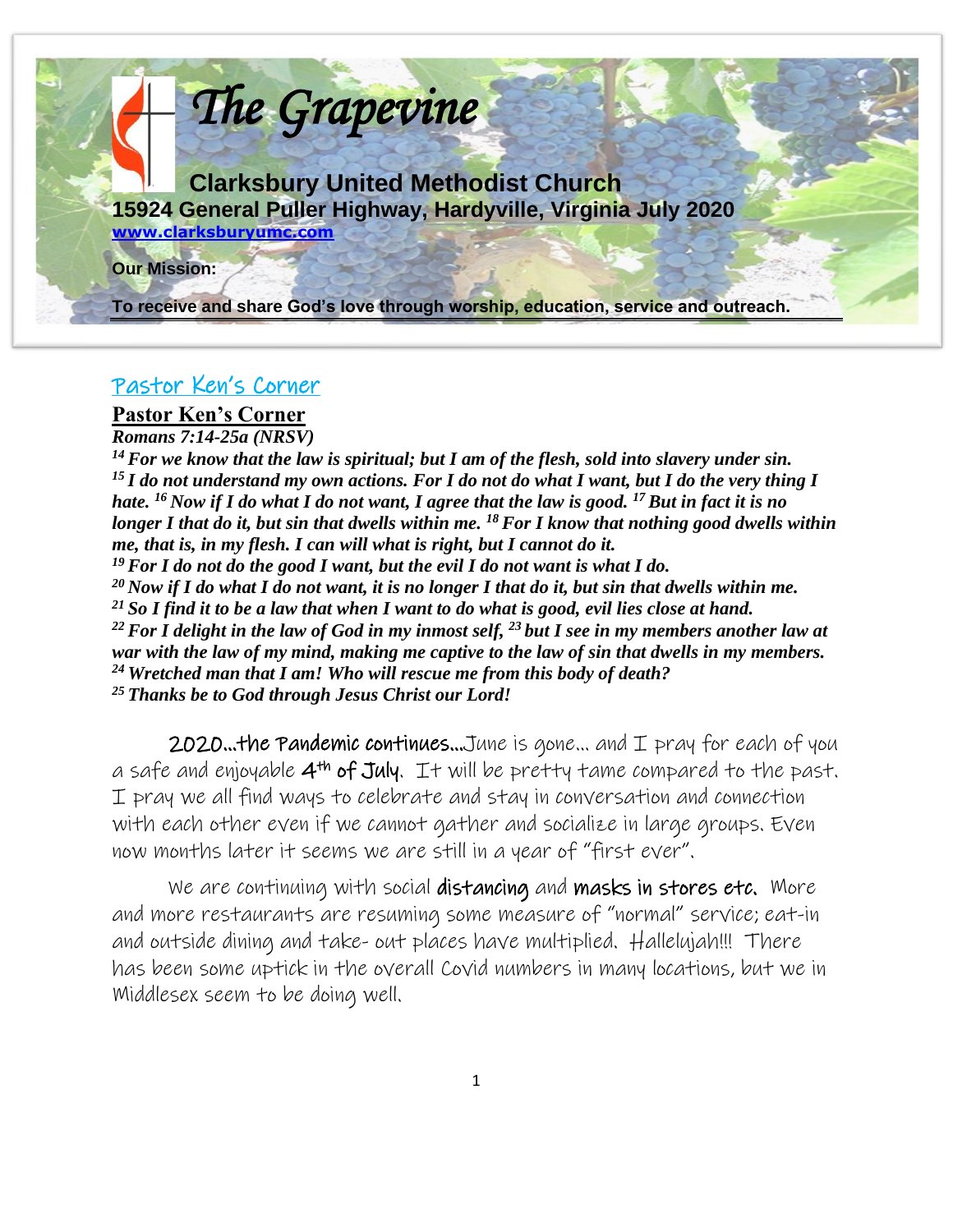We can emerge from this year's changing social dynamics and pandemic precautions as stronger and more resilient servants of our Lord. I believe, for the most part, we are adapting very well and learning to cope with the limited personal social interaction.

I still miss hugging more than I ever thought I would.

Thank you, Becky, Janis and others who continue to make our on-line worship services very special…not like the real "in-person" services but as close as we can come at this stage.

Our Healthy Church Team (HCT) (Pastor Ken Cleveland; Warren Wright, Lay Leader; Suzanne Ramsburg, Financial Secretary; David Dobson, Worship Committee Chair; Eileen Crittenden, Medical; Cheryl Teagle, Nominations and Leadership; Jerry Dant, Nurture Chair; Lee White, Trustees; Becky Wilhite, Trustees, Worship; Betty Tate, SPPRC Chair) has met twice to look at the COVID protocols for resuming "in-person" services. Based on inputs from other churches and the composition of our congregation and the restrictions in the protocols which are MANDATORY for each Phase/Stage per Bishop Lewis's direction, Clarksbury's  $HCT$  determined we will continue on-line services until we are moved into Phase/Stage 3, which is the closest to "normal" worship. If you have questions or would like any more information on our move to resume "in-person" services contact me or any of the other HCT members.

Thank you, Linda Bartz, for starting our small group Saturday gatherings. Anyone interested in more information about these, contact Linda or Warren. I think we have two groups now, and  $I'$ ve enjoyed the one we hosted at the parsonage. It is so good to see each other and be with "friends" and brothers and sisters again.

We have reached out over the last few months with new (and each time improving just a bit) **Facebook** services and now we are adding our services on YouTube, so if you have cable or satellite TV you should be able to search for "Clarksbury UMC" worship services. Our thanks go to Becky (the PowerPoint wizard), Janis, Vaughan, Sydney and Sierra for all their talents, gifts, assistance and technical expertise. They have contributed so much to each service.

I pray that we continue to get some comfort and joy from these online services, and  $I$  look forward eagerly to the time when we can be back in the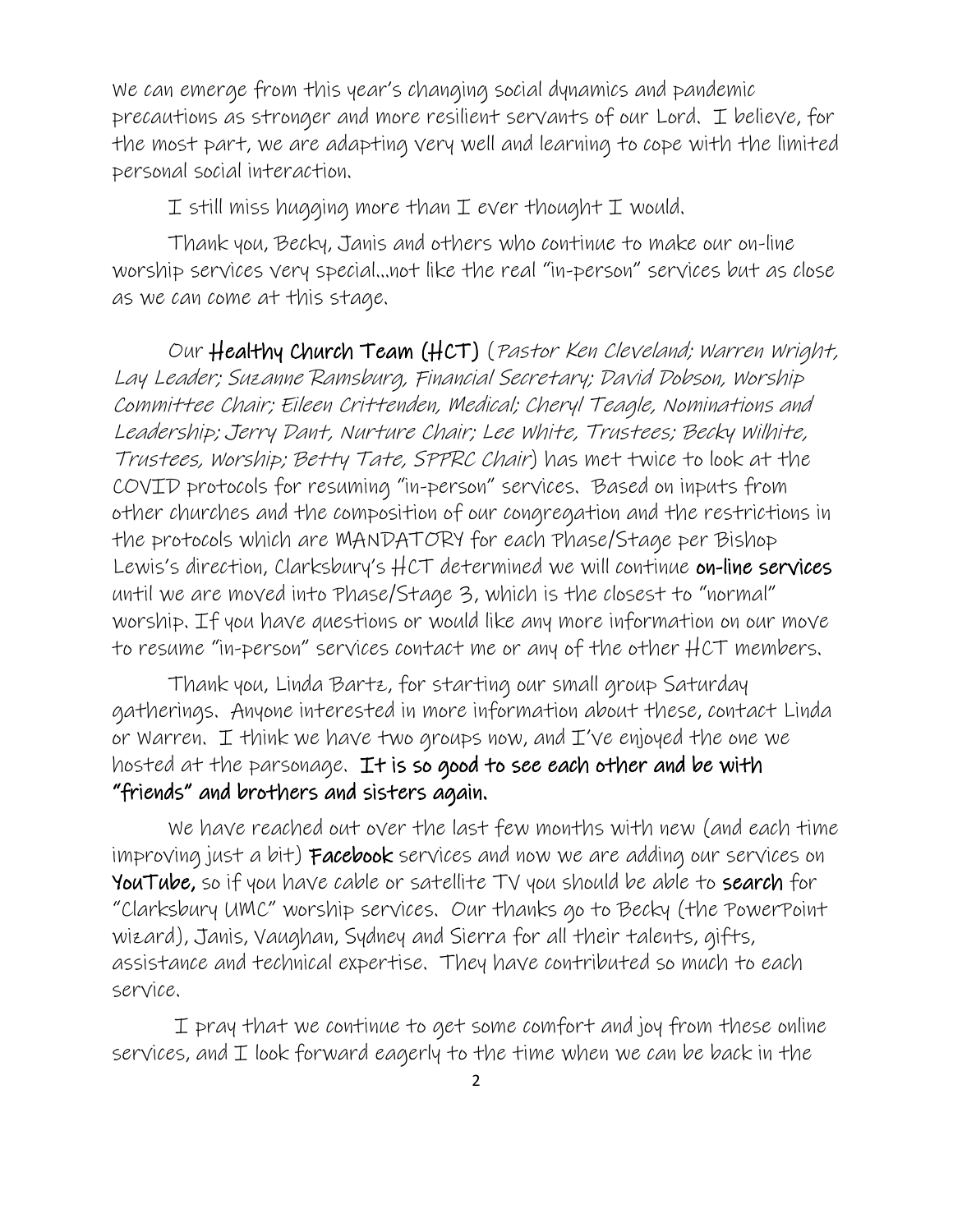pews worshipping together "in- person". Until that time, we will continue to hold each other close through the common connection we have amid our bonds of worship, service, and prayer.

Our "Prayer Warriors" have expanded to include our "Prayer Partners". I praise each and every one of you for being faithful in maintaining these connections to our brothers and sisters. I have heard of new friendships that have blossomed just because some prayer partners have gotten to know others of our congregation who they had not had much "one on one" contact with in the past. God works wonders where we see challenges.

The Cryer Center Mobile Food Pantry will be at Clarksbury on Saturday, July 4. Our church has the lead again. The Food Pantry and the Soup Ministry have modified the way these ministries are conducted to be in compliance with the CDC and Virginia COVID-19 requirements. Warren and Kathy Wright will supply additional directions to the participants. For the rest of you…we always need prayers; so even if you can't be here to work the Food Pantry, pray for us and the people we serve.

July is vacation time for lots of us….Independence Day is Saturday, July 4. Enjoy and be safe. Terry and  $I$  head to South Dakota from the  $2^{nd}$  of July through the 11<sup>th</sup>. I have my cell with me and Warren is always available. He and Betty Tate will have the pastoral coverage personnel when and if there is a need while  $I$  am out of area. Do not hesitate to call me if you can't get either of them.

We know the pending process of returning to some normalcy will have great impact on how and where we worship in the coming months. Our Bishop, Sharma Lewis, keeps us updated on the process and shares with us all of the information she has. Check out her latest guidance and for more information see [https://vaumc.org/from-bishop-lewis-moving-to-stage-2-for](about:blank)[in-person-worship-services/.](about:blank)

We will continue to worship online until we are authorized to resume inperson services.

Everyone needs to check out these links and familiarize themselves with the process that will be key to resuming in-person church.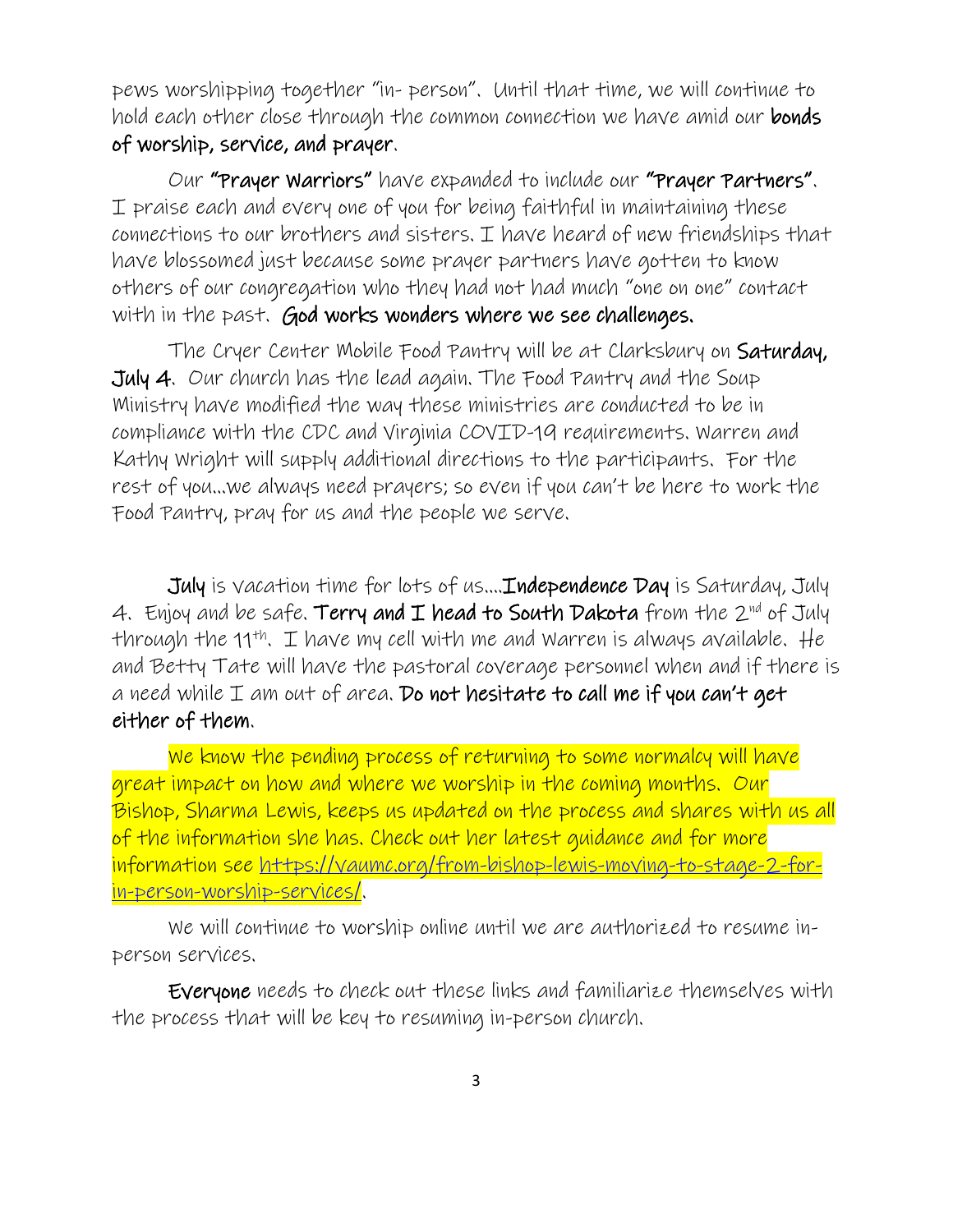[http://doc.vaumc.org/News2020/BacktoIn-PersonWorshipPlan.pdf](about:blank) [http://doc.vaumc.org/News2020/PlanSummary-ResumingIn-](about:blank)[PersonWorship.pdf](about:blank)

[http://doc.vaumc.org/News2020/HandbookforLocalChurches.pdf](about:blank) http://doc.vaumc.org/News2020/HealthAcknowledgementform.pdf

## $15I$  do not understand my own actions. For I do not do what I want, but I do the very thing I hate.  $^{16}$  Now if I do what I do not want, I agree that the law is good.  $^{17}$  But in fact it is no longer  $\mathcal I$  that do it, but sin that dwells within me. <sup>18</sup> For I know that nothing good dwells within me, that is, in my flesh.  $I$  can will what is right, but  $I$  cannot do it. <sup>19</sup> For I do not do the good I want, but the evil I do not want is what I do.

Paul, the writer of Romans, makes a personal declaration which is true for **all of humanity**. We are all, each one of us, unable to do the good that God requires of us because of our human nature...no matter how hard we try. Instead of doing the good we know we should do we do the very thing we hate. The Law is not at fault; it comes from God and is good. It is the Sin that dwells within us that makes us do the evil we know we should not do.

## <sup>22</sup> For I delight in the law of God in my inmost self, <sup>23</sup> but I see in my members another law at war with the law of my mind, making me captive to the law of sin that dwells in my members.  $^{24}$  Wretched man that  $I$  am! Who will rescue me from this body of death? <sup>25</sup> Thanks be to God through Jesus Christ our Lord!

We can all see ourselves in Paul's anguished cry.... <sup>24</sup> Wretched man that I am! who will rescue me from this body of death? Where is our  $\sharp$ OPE?

## We also, thankfully, can see ourselves in verse 25. 25 Thanks be to God through Jesus Christ our Lord!

Like Paul, we know our human condition, and recognize our **absolute need** for God through Jesus Christ so that we can be in His Grace and are made righteous/justified by our faith in Jesus. The Trinity: the Father; the Son; and the Holy Spirit rescue us from this body of Death/Sin.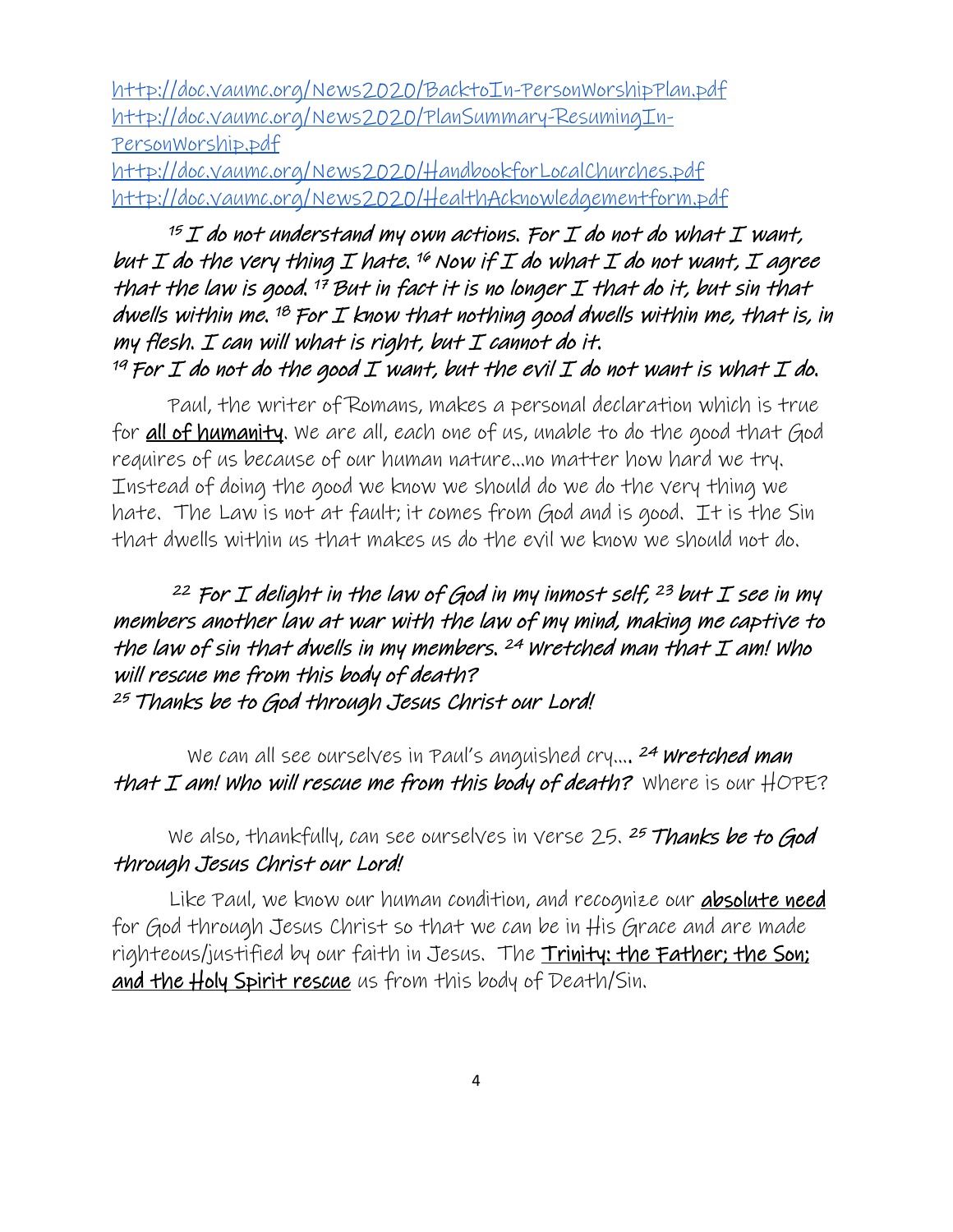Help me keep the Prayer Warrior e-mails updated as information and changes become available. Let us continue in faith and hope to be children of God infused with the Holy Spirit throughout all the travails and trials of life in this world.

Let us resolve to not let COVTD-19 define who we are... let us be defined by the words, the example and the glory of our Lord and Savior Jesus the Christ! I take great joy in how each of you, as a congregation, has reacted to this ever changing situation. The very uncertainty of when anything will happen based on the data acquired by the Virginia Department of Health and the CDC is the moving target of COVID status and response.

Please continue and, if possible, redouble your efforts to keep in contact with people by calling and caring for members of our congregation more closely than you might have otherwise done in NORMAL circumstances. Continue with those cards, letters, and calls which are so important in maintaining our connection as a family and as children of God. Thank you for your offers to make pick-ups of food or other supplies for people who are "stay at home". Call, text or email Warren or me and we will get anyone with that need connected with people who have offered this service.

May his GRACE, MERCY and LOVE be with you every day, and may every day your awareness of HIS presence through HIS unbreakable gifts to YOU grow.

Peace & Grace, Pastor Ken

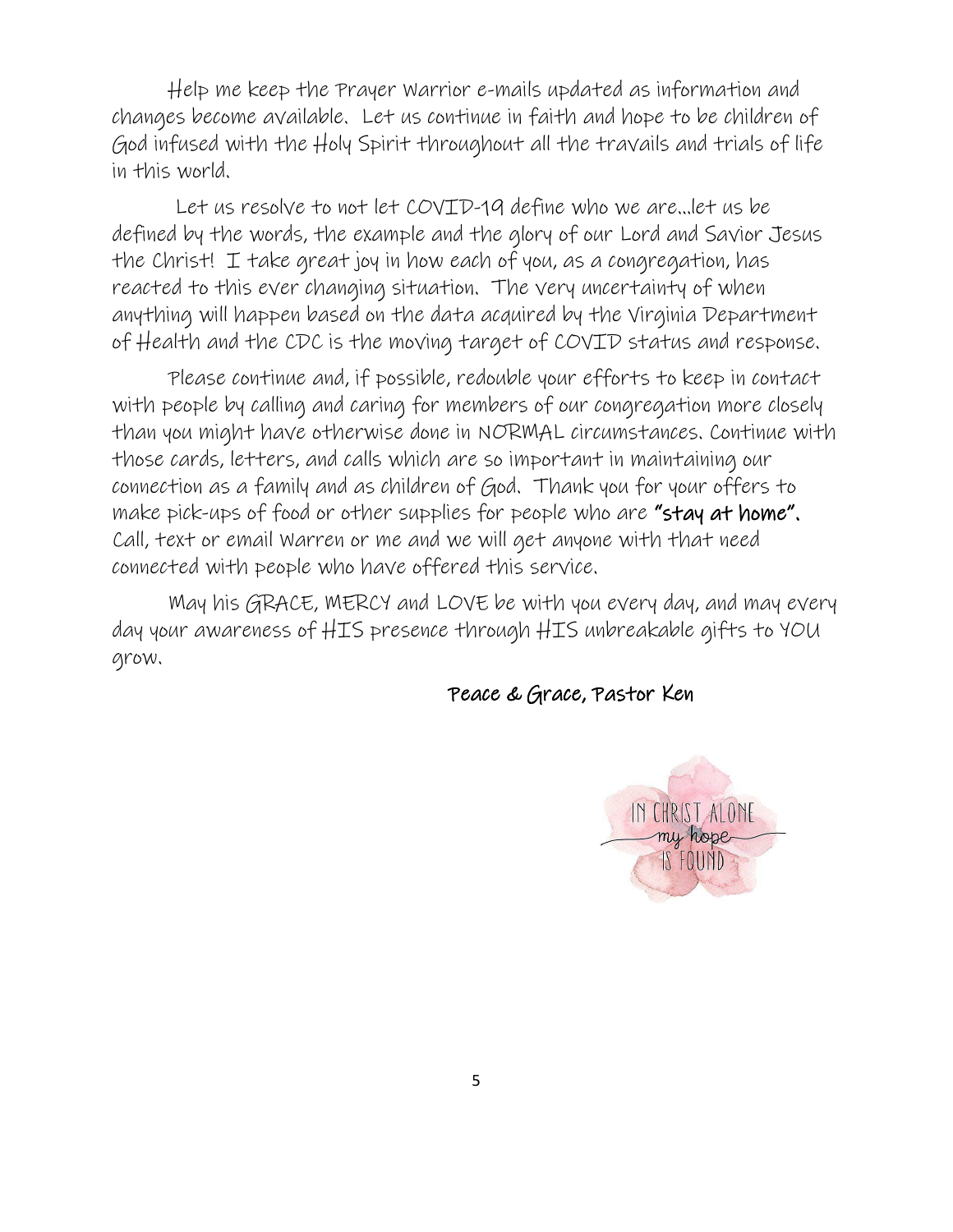| <b>Annual Budget for 2020 Operating Funds:</b>                | \$118,339.00 |
|---------------------------------------------------------------|--------------|
| <b>Total Received</b> for Operating Funds as of May 24, 2020: | 47,852.64    |
| Total Income Needed to Meet Budget by end of June:            | 59,170.00    |



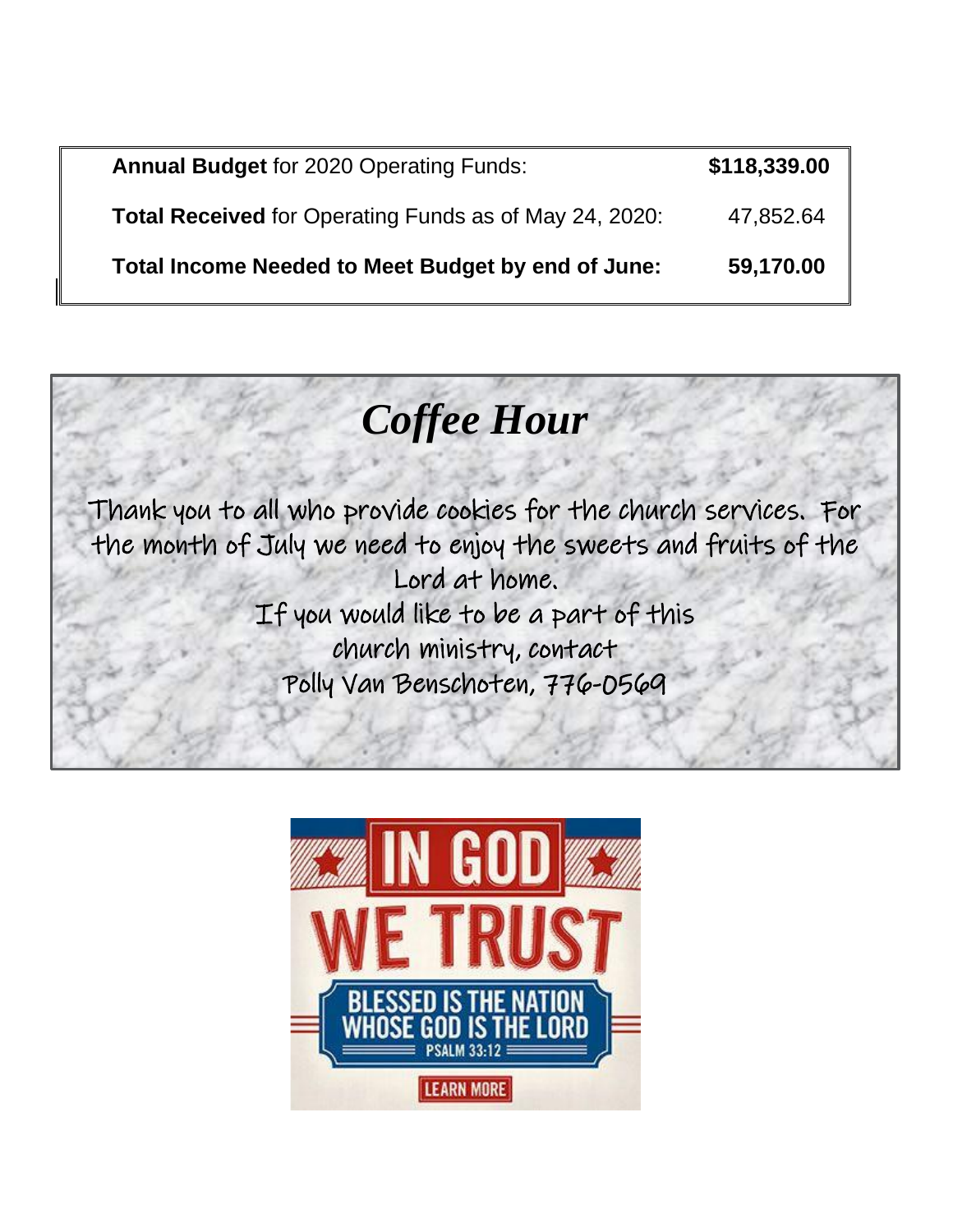# A Message from Your Lay Leader A look at July 4th Heritage in America Warren Wright



The 4th of July is a special day in our country but not just for the signing of the Declaration of Independence. Many special things have happened on this day. Three American presidents died on the Fourth of July, John Adams, Thomas Jefferson, and James Monroe. And if you want to get down to it, Monroe was ready to die several days before but doctors kept him alive with drugs just long enough so that he could die on the fourth of July. Why did they do that? Because the fourth of July meant something. Calvin Coolidge was born on that day in 1872. West Point opened, July 4th , 1802. Stephen Foster was born on July 4th.

The song "America" was sung for the first time on July 4th, 1832 in Boston. Alaska and Hawaii both became states on the fourth of July. Slavery was abolished in the state of New York on July the fourth 1845. And in that great document delivered on July the 4th, 1776, we read of a belief that all people have rights given by the creator of Mankind. The document only has 1321 words, it takes just eight minutes to read, and God is mentioned four times, twice at the beginning and twice at the end. And the purpose of the declaration was to separate us officially from the repression and authority of England. And the very act of signing the declaration said to the world that  $\mathcal I$  am a traitor to my native country of England. I am a criminal, a fugitive from London's Justice.

Who were the men who were willing to sign? Of the 56 men who signed it two were twenty years of age, sixteen were in their thirties, twenty in their forties, eleven in their fifties, six in their sixties, and one, Benjamin Franklin, over 70.

All but two were married. Each had an average of 6 children. 24 were lawyers, 9 were merchants, 14 were farmers, 4 were doctors, and one was a preacher.

We're not talking about low life, drifters, and rebels, we're talking about educated, civilized men who were willing to sacrifice everything for a cause that they believed in. And history shows us that they paid the price for that bravery.

John Adams said, "The general principles on which the Fathers achieved independence were the general principles of Christianity". Adams went on to say that in observing the 4th of July, "It ought to be commemorated as the day of deliverance by solemn acts of devotion to God Almighty."

And the trouble with America today, is that we stopped listening to our fathers, listening to what they told us God did in their lives long ago.

Psalm 44:1, says "We have heard with our ears Oh God, Our fathers have told us what you did in their day long ago."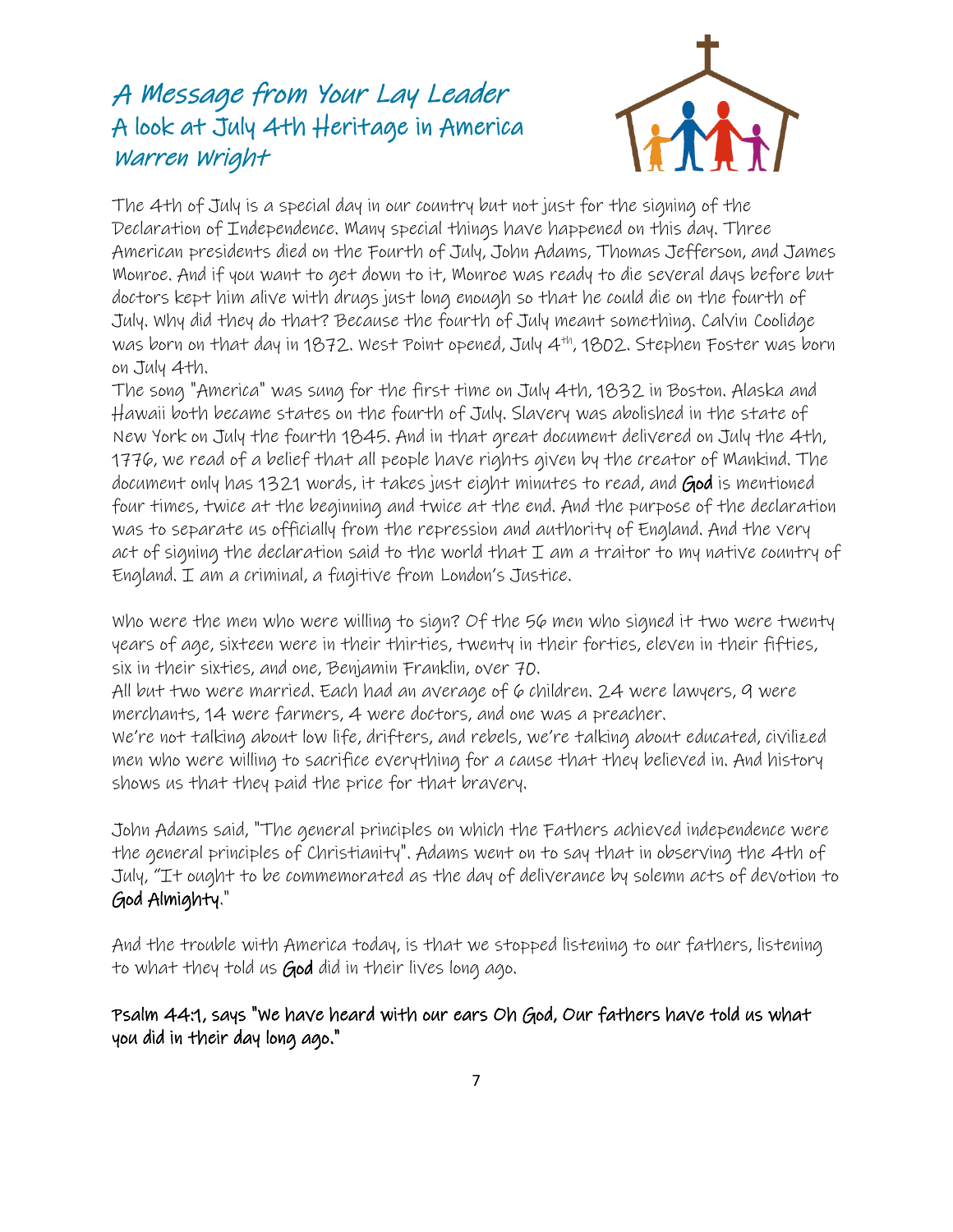## United Methodist Men News Warren Wright-UMM President



The UMM will not meet in July due to the COVID-19 Virus . Our next meeting is scheduled for Monday August 24th. at 7 PM.

Remember that there are no membership or dues requirements to be a part ofthe United Methodist Men of Clarksbury, just a willingness to serve Jesus Christ within your church and community.

Mission-To Help Men Grow In Christ, So Others May Know Christ.

# Soup Ministry

Kathy Wright; Lucy Blevins, Val Bradley, and Diane Faulkner



On Saturday, June 20, 2020, Clarksbury had its

summer food pantry distribution. Because of the COVID-19 pandemic, the distribution was done by drive-through. The thirty-seven families each received a bag of groceries, or two depending on the size of their family, a toiletry bag, and a quart of homemade soup.

During this COVID-19 pandemic, there were some changes made with the delivery of soup to our recipients. When we first started our soup ministry eight years ago, we did not have the Cryer Center Mobile Food Pantry coming to Clarksbury. They now come the first Saturday of each month. We deliver these groceries to our soup folks each month. In talking with the manager of Fishing Bay Estates, where all but three reside, it was decided to not deliver soup during the months of June, July, and August. They will still get their first of the month groceries. She suggested this for the health and safety of not only her residents coming into contact with us, but for our health and safety, also. Come September, we will still deliver the groceries on the first of the month and SOUP on the THIRD MONDAY of each month. If you know of someone who might benefit from this ministry, please contact me, Kathy wright, kdwright @va.metrocast.net, or by cell, 757-373-9166 or one of the committee members listed above. God Bless.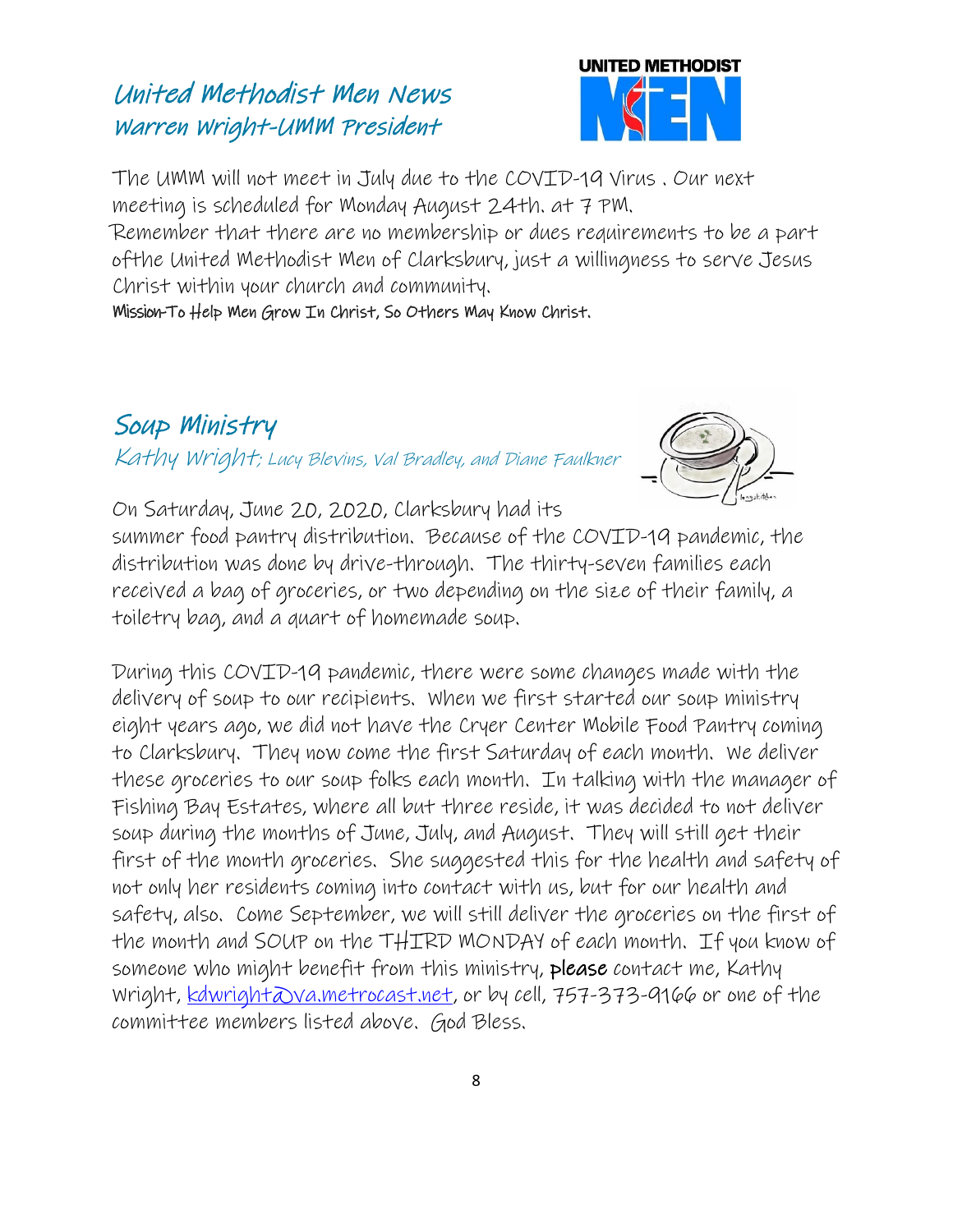## Worship Committee David Dobson



What troubling times are these! This could be speaking of our current plights in 2020; 1347-1352 (the Great Mortality [Plague] with 25 million deaths); 1066 with the Norman conquest of England; or hundreds of other events that have occurred and no doubt will continue to occur in the history of the world. One item  $I$  find troubling is the inability of people to meet in church. This is the glue that binds many Christians together as a Church body. Although Clarksbury has made every effort to get a service available, many of you (myself included) are longing for the return to "normal." In the meantime, we must remember to worship our Lord as best we can in these troubling timeslest we fall into a trap.

Worship—or the failure to do it properly—affects every aspect of our lives. Romans 1:20–25 points out four steps that lead to spiritual deterioration: failing to glorify God; failing to give thanks, turning to other gods, and degenerate living.

## ROMANS 1:20-25

20 Ever since the creation of the world his eternal power and divine nature, invisible though they are, have been understood and seen through the things he has made. So they are without excuse; 21 for though they knew God, they did not honor him as God or give thanks to him, but they became futile in their thinking, and their senseless minds were darkened. 22 Claiming to be wise, they became fools; 23 and they exchanged the glory of the immortal God for images resembling a mortal human being or birds or four-footed animals or reptiles.

24 Therefore God gave them up in the lusts of their hearts to impurity, to the degrading of their bodies among themselves, 25 because they exchanged the truth about God for a lie and worshiped and served the creature rather than the Creator, who is blessed forever! Amen.

Keep the Faith. Worship our God wherever you may be. He is with you! Until we are together again.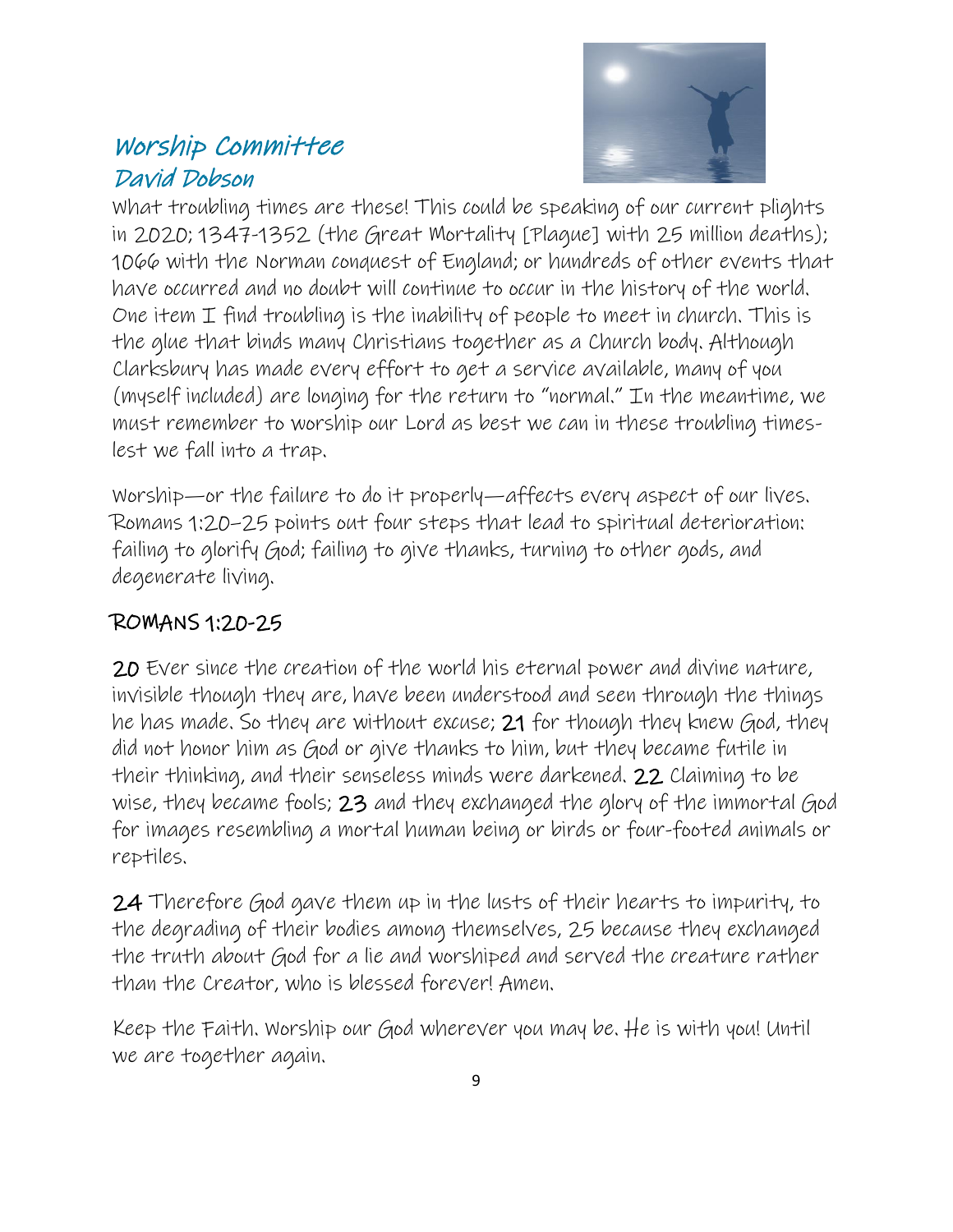# **God Bless America** America is a tune. It must be sung together.

## NURTURE & Outreach Jerry Dant



### Nurture

Thanks to all who have sent cards and spoke with our members while we have been apart for so long. They enjoy calls, cards and goodies dropped off at the door. Let's keep a smile on their face and joy in our hearts knowing we have made someone smile with a card or call. In the month of May 76 cards, H/T and N/L were sent to our members and friends. Linda Bartz ordered, picked up and delivered carnations to Dockside for the ladies on Mother's Day from our church.

The staff passed them out and we all look forward to when we can go back to visit.

## OUTREACH

The Sunday School teachers have treated the children with a gift bucket of goodies to enjoy and pass the time away since they are home all the time. The children really look forward to the treat, but want to come back to church to hear the Bible Stories to learn about God.

If you know of someone who needs a helping hand please contact someone on the committee as our church is always ready to help.

If you know of a need in the community please let us know so we can keep REACHING OUT.

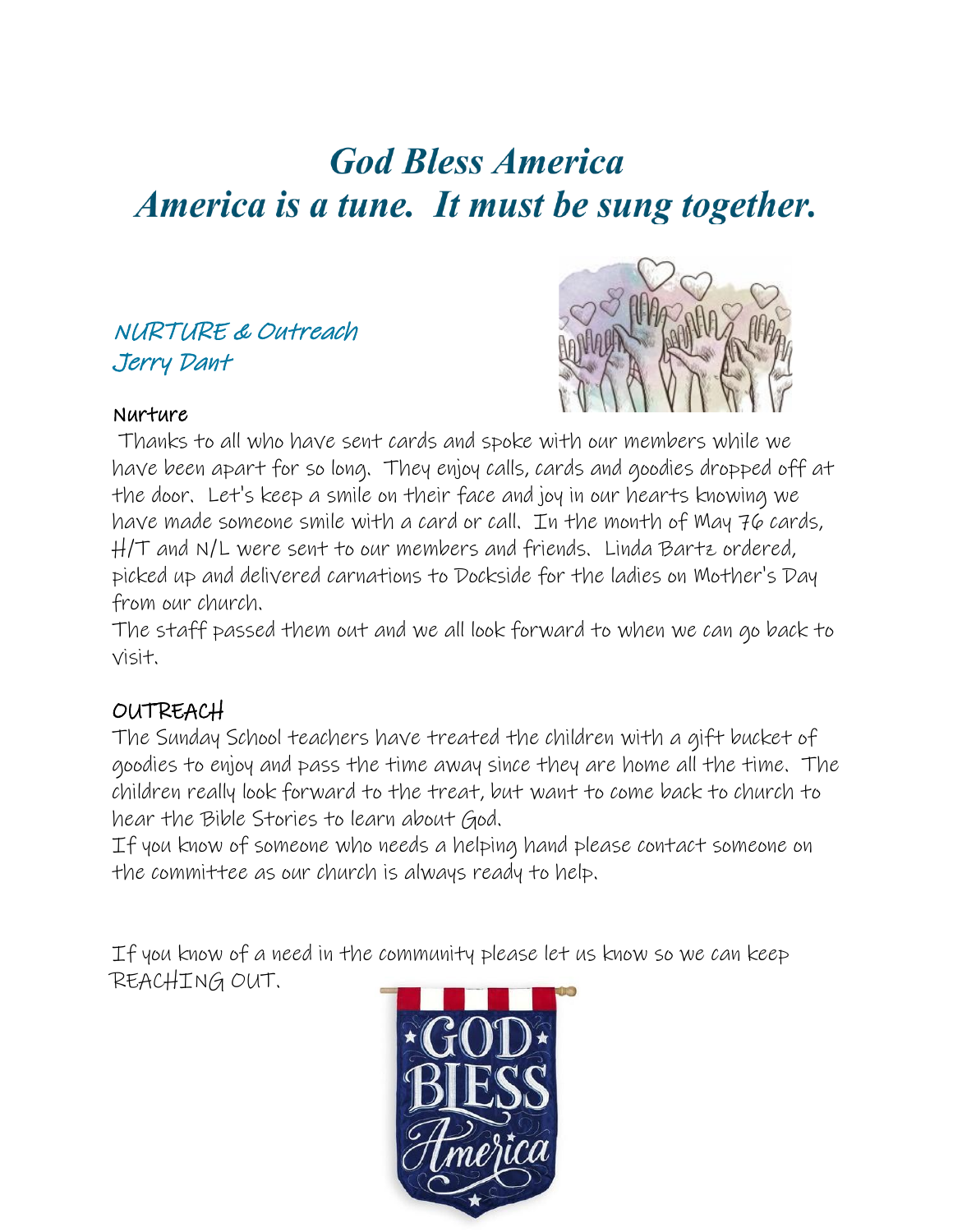## Mail a letter or card of happiness to our home bound members!

If your last name starts with the letter listed below, please send a card or note to the shut-ins listed.

Why not make a home bound member smile by sending them a card often as well as on their birthday.

If we all participate, our home bound members will get a card frequently from church members, and will have more great memories of Clarksbury.

| $A-C$                        |                      |                        |
|------------------------------|----------------------|------------------------|
| Roegean Speight 09/10        | Ivey Huff 10/12      | Jane Crittenden 8/22   |
| James River Convalescent Ctr | 233 Mae Lane         | P.O. 30                |
| <b>Aberthaw AVE</b>          | Wake, VA 23176       | Hardyville, VA 23070   |
| <b>Room 118</b>              |                      |                        |
| Newport News, VA 23061-4199  |                      |                        |
| $D-G$                        |                      |                        |
|                              | Reggie Jackson 7/12  |                        |
|                              | 672 Gloucester Road  |                        |
|                              | Saluda, VA 23149     |                        |
| $H-L$                        |                      |                        |
|                              | Myrtle Clark 10/2    | Pastor Jim Salmon 5/24 |
|                              | P.O. Box 302         | 26306 Mattaponi Trail  |
|                              | Deltaville, VA 23043 | Milford, VA 22524      |
|                              |                      |                        |
| $M-Z$                        |                      |                        |
|                              |                      |                        |
|                              |                      |                        |

# **Serving our Country**

| <b>Floyd Andrew Forrest</b> |  |
|-----------------------------|--|
| $\vert$ 3980-3 Buckeye Lane |  |
| Ft. Wainwright, AK 99703    |  |
| <b>United States</b>        |  |
|                             |  |

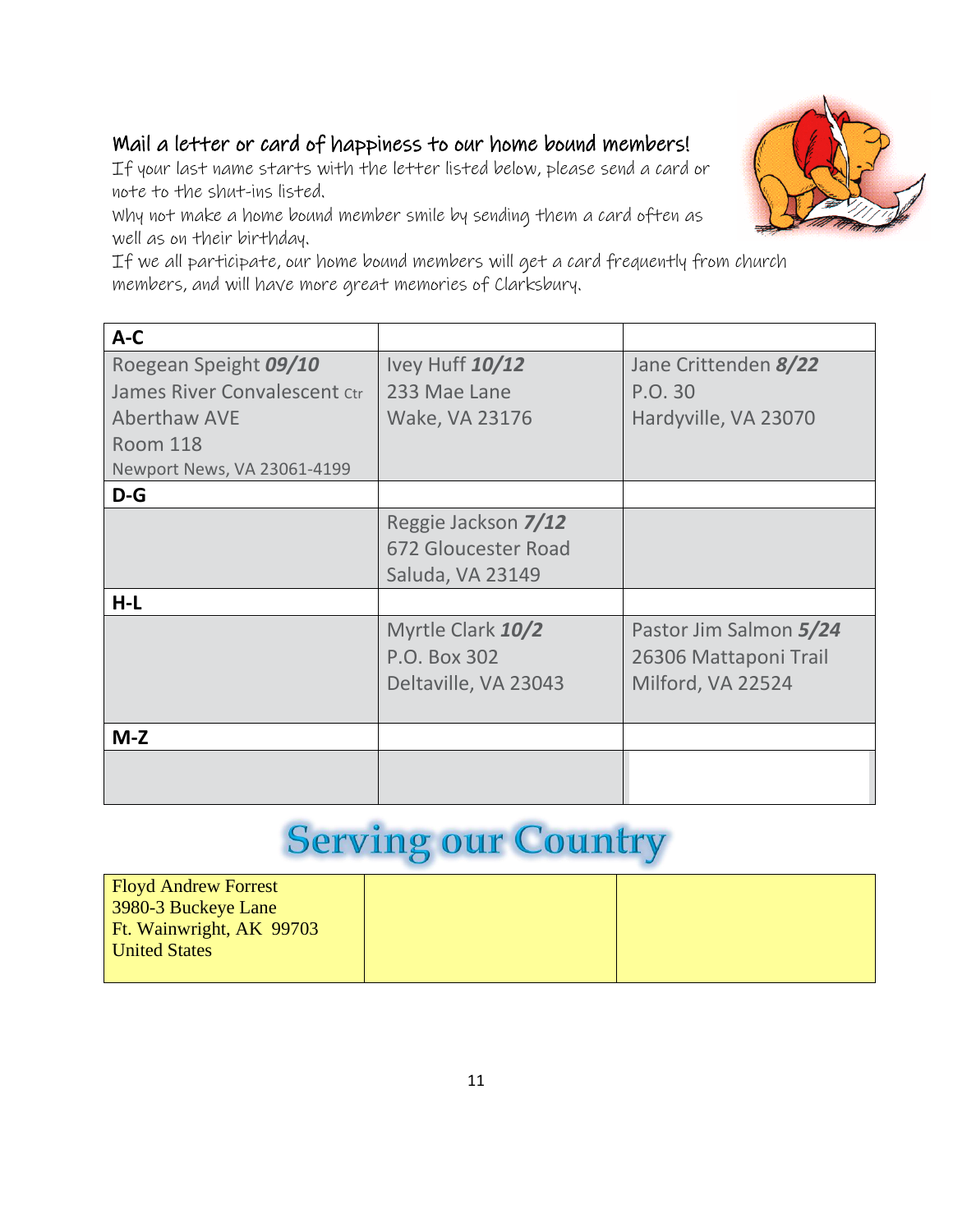



favorite hymn in our family urges the listener to "Turn

your eyes upon Jesus; Look full in His wonderful face, And the things of Earth will grow strangely dim, In the light of His glory and grace."It's a beautiful sentiment. But <u>how are we supposed to do that?</u>It was easy for Peter, right? He actually saw Jesus—with his natural eyes—walking on water. He asked Jesus to call him out onto the waves, and when Jesus did, Peter walked on water—until he was distracted by the storm raging around him. But what about us? How do we "turn our eyes upon Jesus?" I don't think it's all that different from Peter's experience:

### 1) Ask for help from Jesus.

Peter asked Jesus, "Master, if it's really You, call me to come to You on the water" (Matthew 14:28, The Message). We can do that. Theologian Andrew Murray wrote, "What folly to think that all other blessings must come from Him, but that prayer, whereon everything else depends, must be obtained by personal effort! . . . Just as He will give all other grace to answer prayer, so, above all and before all, He will bestow the grace of a praying heart." So ask Jesus to help you **turn** your gaze to [Him.](https://www.guideposts.org/node/74315)

#### 2) Turn away from your circumstances.

As Peter found out, you can't "turn your eyes upon Jesus" and simultaneously watch the wind and waves. So, turn away from your circumstances. Stop fixating on your problems or [the day's newscast](https://www.guideposts.org/node/80462). Give it a rest. Or, rather, give yourself a rest from the things that stir up anxious thoughts.

### 3) Turn away from yourself.

To use another metaphor, "Consider how <u>[the wild flowers](https://www.guideposts.org/node/78467)</u> grow" (Luke 12:27, NIV), as Jesus said. How do wildflowers grow? They don't struggle or stress. They don't "work" at growing. They don't "look inward." They turn toward the sun. They open themselves to the sun's rays. So, turn to the Son in prayer and open yourself to Him.

#### 4) Close your eyes and focus.

Maybe you've been driving in the car, the radio blaring, when you wanted to be careful not to miss a turn or spot an address. What did you do? You turned off the radio! It may seem silly to some, but you knew that <u>[fewer distractions](https://www.guideposts.org/node/81165)</u> equals more focus—and better vision.So it is with [turning your eyes upon Jesus.](https://www.guideposts.org/node/42324) Close your eyes, and you'll see Him more clearly. Slow down and you'll find Him more quickly. Seek him with the eyes of your heart, giving Him time to "enter your vision," and the things of the earth will grow strangely dim in the light of His glory and grace.